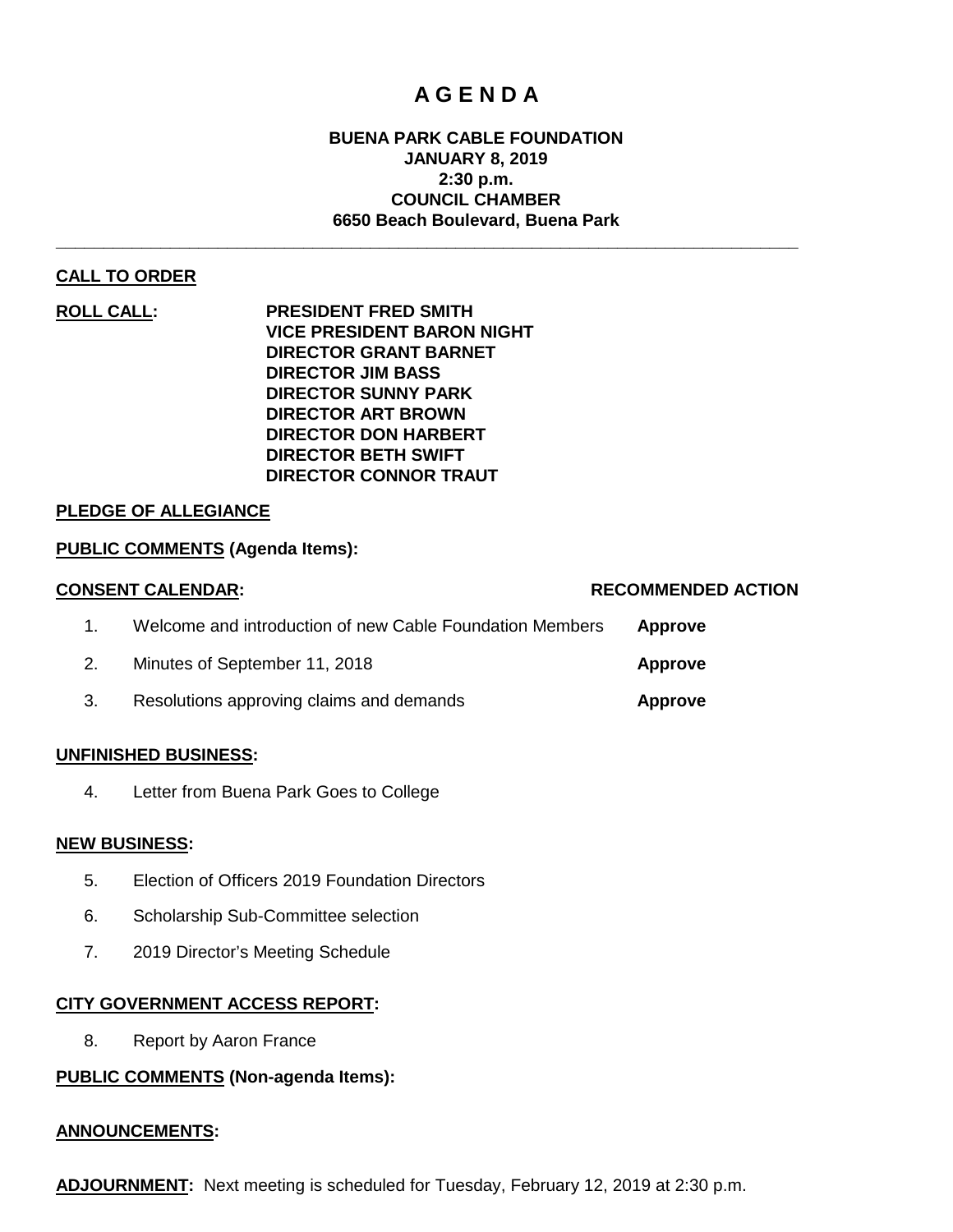# **BUENA PARK CABLE FOUNDATION MINUTES OF MEETING September 11, 2018**

President Fred Smith called the Buena Park Cable Foundation Meeting of September 11, 2018 to order at 2:30 p.m. in the Council Chamber, 6650 Beach Boulevard, Buena Park, California.

PRESENT: Barnet, Bass, Brown, (entered at 2:35pm) Harbert, Night, Smith, and Vaughn ABSENT: Berry and Swift

**ALSO PRESENT:** Aaron France, Assistant City Manager, Adrian Garcia, Accounting Technician, Jane Lim, Accounting Technician and Lizzette Sandate, Executive Assistant.

# **PLEDGE OF ALLEGIANCE**

Fred Smith led the Pledge of Allegiance to the flag.

# **PUBLIC COMMENTS (Agenda Items):**

Fred Smith announced and congratulated Jim Bass on his upcoming 70<sup>th</sup> wedding anniversary. Aaron France introduced the new Executive Assistant, Lizzette Sandate.

# **CONSENT CALENDAR:**

#### **MINUTES OF June 12, 2018**

#### **RESOLUTION APPROVING MINUTES, CLAIMS AND DEMANDS**

| <b>MOTION:</b> | Night/Harbert to APPROVE the Consent Calendar          |
|----------------|--------------------------------------------------------|
| AYES:          | Barnet, Bass, Brown, Harbert, Night, Smith, and Vaughn |
| NOES:          | None.                                                  |
| ABSENT:        | Berry and Swift                                        |

#### **UNFINISHED BUSINESS**

There was no unfinished business.

#### **NEW BUSINESS**

#### **General Review of Scholarship Program**

Aaron France reviewed the scholarship program and application. Don Harbert asked that the \$2,000 limit be removed from the application.

MOTION: Harbert/Night to APPROVE changing the scholarship application to remove the \$2,000/per individual cap and to indicate that up to \$10,000 would be divided between qualified candidates at the BPCF Board's discretion. AYES: Barnet, Bass, Brown, Harbert, Night, Smith, and Vaughn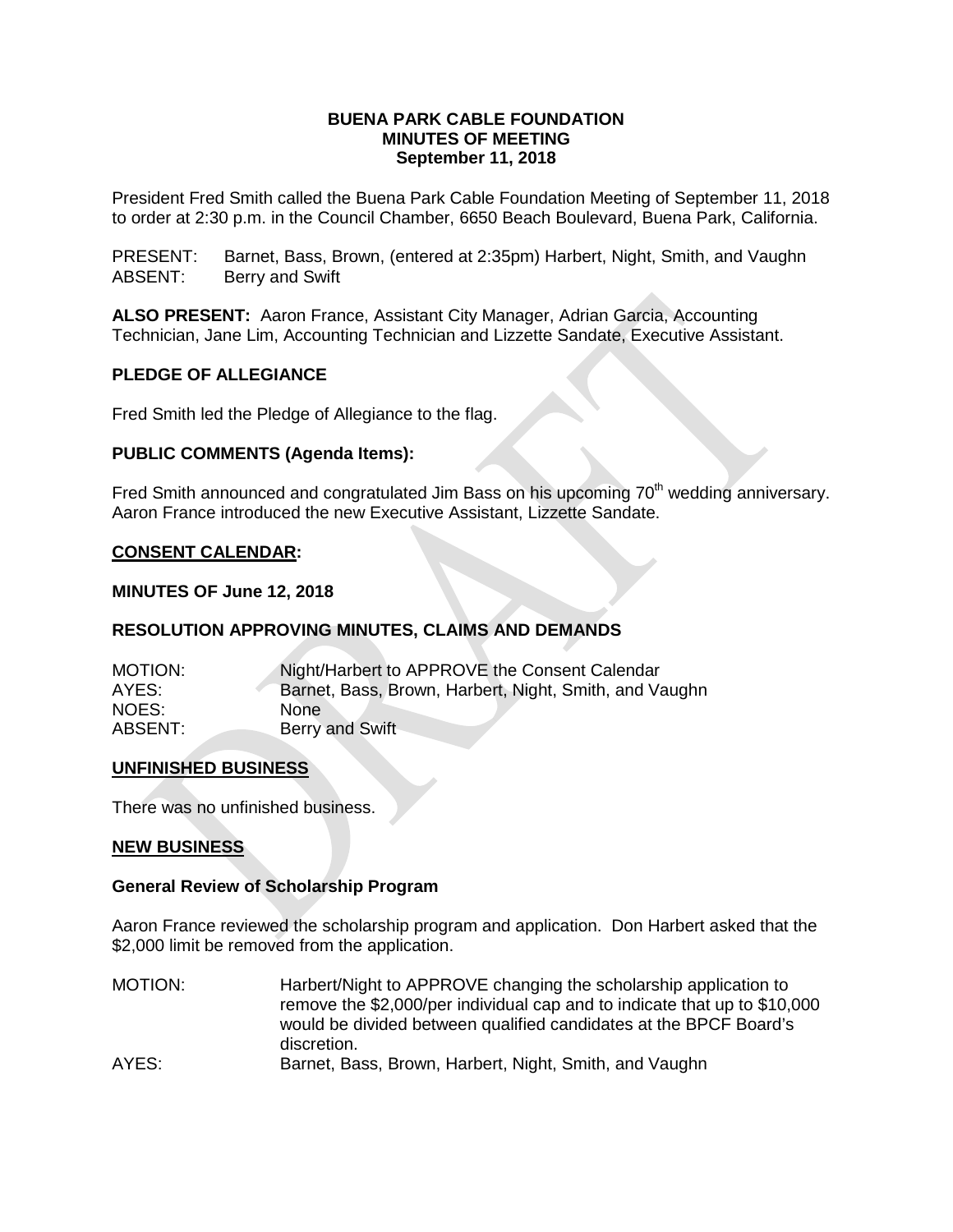BUENA PARK CABLE FOUNDATION September 11, 2018 PAGE 2

NOES: None<br>
ABSENT: Berry Berry and Swift

#### **Ad for BP Goes to College Program**

Aaron France presented and asked if the Board was interested in promoting the Buena Park Cable Foundation scholarship in the Buena Park Goes to College Program. The Board unanimously agreed to purchase a similar ad to last year.

Director Night stated he would attend the event to assist in promotional efforts.

| <b>MOTION:</b> | Smith/N to APROVE the \$125 Full-page ad for the Buena Park Goes to |
|----------------|---------------------------------------------------------------------|
|                | College Program.                                                    |
| AYES:          | Barnet, Bass, Brown, Harbert, Night, Smith, and Vaughn              |
| NOES:          | None                                                                |
| ABSENT:        | Berry and Swift                                                     |

# **Review of BPTV viewing schedule**

Aaron France presented and detailed how the current viewing schedule is constructed.

Director Vaughn requested the current slide show be updated with more current event pictures with captions.

| MOTION: | Vaughn/Smith to APPROVE the slideshow changes          |
|---------|--------------------------------------------------------|
| AYES:   | Barnet, Bass, Brown, Harbert, Night, Smith, and Vaughn |
| NOES:   | None                                                   |
| ABSENT: | Berry and Swift                                        |

# **CITY GOVERNMENT ACCESS REPORT**

Aaron France reported that BPTV is currently airing Council Meeting, Planning Commission Meeting, Inside Buena Park, WNIT, Buena Park Today, Fire Station 61 opening, Church Service and Crime Watch.

# **PUBLIC COMMENTS (Non-agenda Items):**

There were no public comments.

#### **ANNOUNCEMENTS**

Fred Smith congratulated Jim Bass on his upcoming 70<sup>th</sup> wedding anniversary.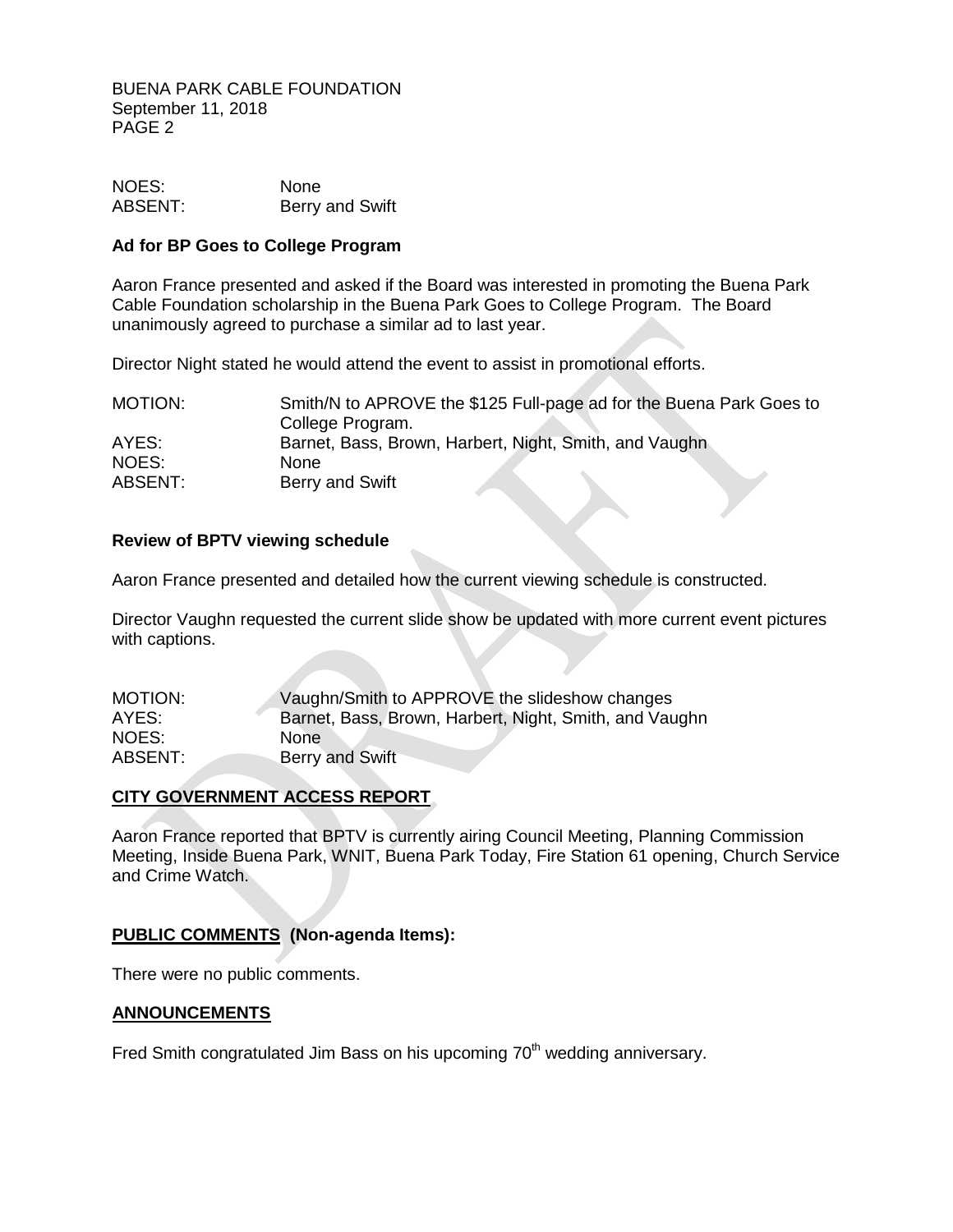BUENA PARK CABLE FOUNDATION September 11, 2018 PAGE 3

# **ADJOURNMENT**

There being no further business, the meeting was adjourned at 3:00 p.m. The next meeting is scheduled for January 8, 2019 at 2:30 p.m.

**ATTEST:**

 $\overline{\phantom{a}}$  , where  $\overline{\phantom{a}}$  , where  $\overline{\phantom{a}}$  , where  $\overline{\phantom{a}}$  , where  $\overline{\phantom{a}}$  , where  $\overline{\phantom{a}}$ Lizzette Sandate, Exec. Asst. **Fred Smith, President**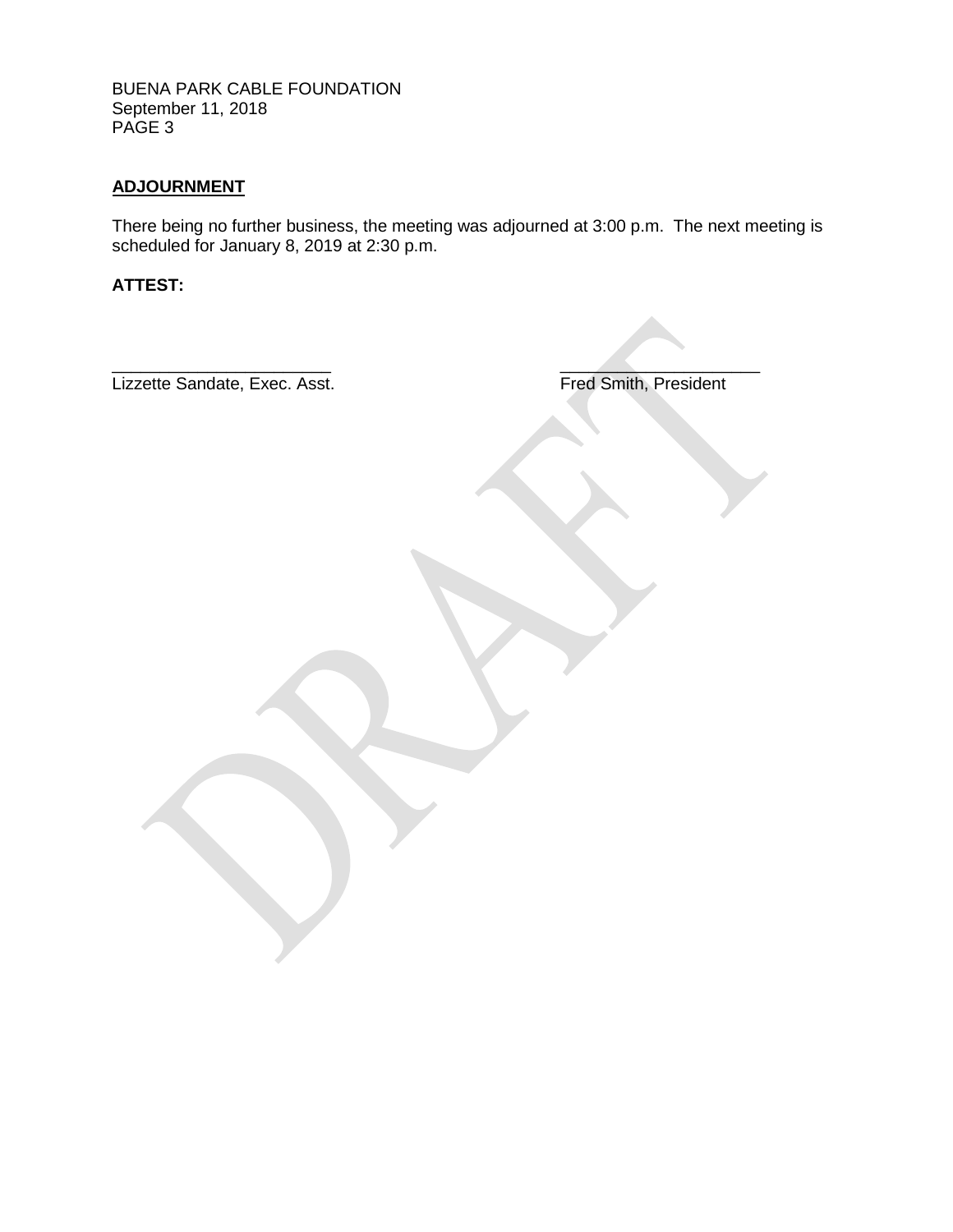#### **BUENA PARK FOUNDATION Income Statement December 31, 2018**

|                 |                                      |                  |                            | <b>Current Year</b> |           |               |                         | <b>Prior Year</b> |
|-----------------|--------------------------------------|------------------|----------------------------|---------------------|-----------|---------------|-------------------------|-------------------|
|                 |                                      |                  | Actual<br>Variance-        |                     |           | Actual        |                         |                   |
|                 |                                      |                  |                            | Period Ending       | Favorable |               | Period Ending           |                   |
|                 |                                      | <b>Budget</b>    |                            | December 31, 2018   |           | (Unfavorable) | June 30, 2018           |                   |
|                 |                                      |                  |                            |                     |           |               |                         |                   |
| <b>REVENUES</b> |                                      |                  |                            |                     |           |               |                         |                   |
|                 | 3410 Investment Income               | \$<br>50.00      | \$                         | 2.04                | \$        | (47.96)       | $\sqrt[6]{\frac{1}{2}}$ | 4.63              |
|                 | 3900 Miscellaneous Revenue           |                  |                            |                     |           |               |                         |                   |
| 3951            | Contribution from Time Warner/AT&T   | 100,000.00       |                            | 27,001.16           |           | (72,998.84)   |                         | 107,625.79        |
|                 | <b>Total Revenues</b>                | \$<br>100,050.00 | $\boldsymbol{\mathsf{\$}}$ | 27,003.20           | \$        | (73,046.80)   | $\frac{1}{2}$           | 107,630.42        |
|                 | <b>EXPENDITURES</b>                  |                  |                            |                     |           |               |                         |                   |
|                 |                                      |                  |                            |                     |           |               |                         |                   |
|                 | 5214 Taxes and Fees                  | 100.00           |                            | 80.00               |           | 20.00         |                         | 61.00             |
|                 | 5219 Time Warner Video Services      | 1,000.00         |                            | 451.84              |           | 548.16        |                         | 1,151.27          |
|                 | 5220 Government Access/City          | 55,645.00        |                            | 31,256.72           |           | 24,388.28     |                         | 73,848.44         |
|                 | 5221 Government Access/Council       | 6,000.00         |                            | 4,160.00            |           | 1,840.00      |                         | 6,077.50          |
|                 | 5223 Ministerial Series              | 1,925.00         |                            | 825.00              |           | 1,100.00      |                         | 550.00            |
|                 | 5225 Member Salaries                 | 3,000.00         |                            | 600.00              |           | 2,400.00      |                         | 3,700.00          |
|                 | 5227 Misc Expenses/Add'l Programming |                  |                            | 125.00              |           | (125.00)      |                         | 300.00            |
|                 | 5230 Scholarships                    | 10,000.00        |                            |                     |           | 10,000.00     |                         | 4,000.00          |
|                 | 5240 Professional Services           | 1,600.00         |                            |                     |           | 1,600.00      |                         | 1,637.00          |
|                 | 5245 Accounting/Staff Services       | 5,000.00         |                            |                     |           | 5,000.00      |                         | 5,000.00          |
|                 | 5250 Equipment Maintenance           | 2,000.00         |                            |                     |           | 2,000.00      |                         | 151.46            |
|                 | 5260 Equipment Replacement Fund      | 3,500.00         |                            |                     |           | 3,500.00      |                         |                   |
|                 | 5410 Stationery/Supplies             | 100.00           |                            |                     |           | 100.00        |                         | 74.46             |
| 5411            | Printing                             | 100.00           |                            |                     |           | 100.00        |                         |                   |
|                 | 5420 Books/Dues/Subscriptions        | 150.00           |                            |                     |           | 150.00        |                         | 108.95            |
|                 | 5430 Postage                         | 100.00           |                            |                     |           | 100.00        |                         | 50.00             |
|                 | 5840 Capital Outlay                  | 2,000.00         |                            | 78.81               |           | 1,921.19      |                         |                   |
|                 | <b>Total Expenditures</b>            | 92,220.00        |                            | 37,577.37           |           | 54,642.63     |                         | 96,710.08         |
|                 | Revenues Over (Under) Expenditures   | 7,830.00         |                            | (10, 574.17)        |           | (18, 404.17)  |                         | 10,920.34         |
|                 | Fund Balance, Beginning of Period    | 39,321.92        |                            | 39,321.92           |           |               |                         | 28,401.58         |
|                 | Fund Balance, End of Period          | \$<br>47,151.92  | \$                         | 28,747.75           | \$        | (18, 404.17)  |                         | 39,321.92         |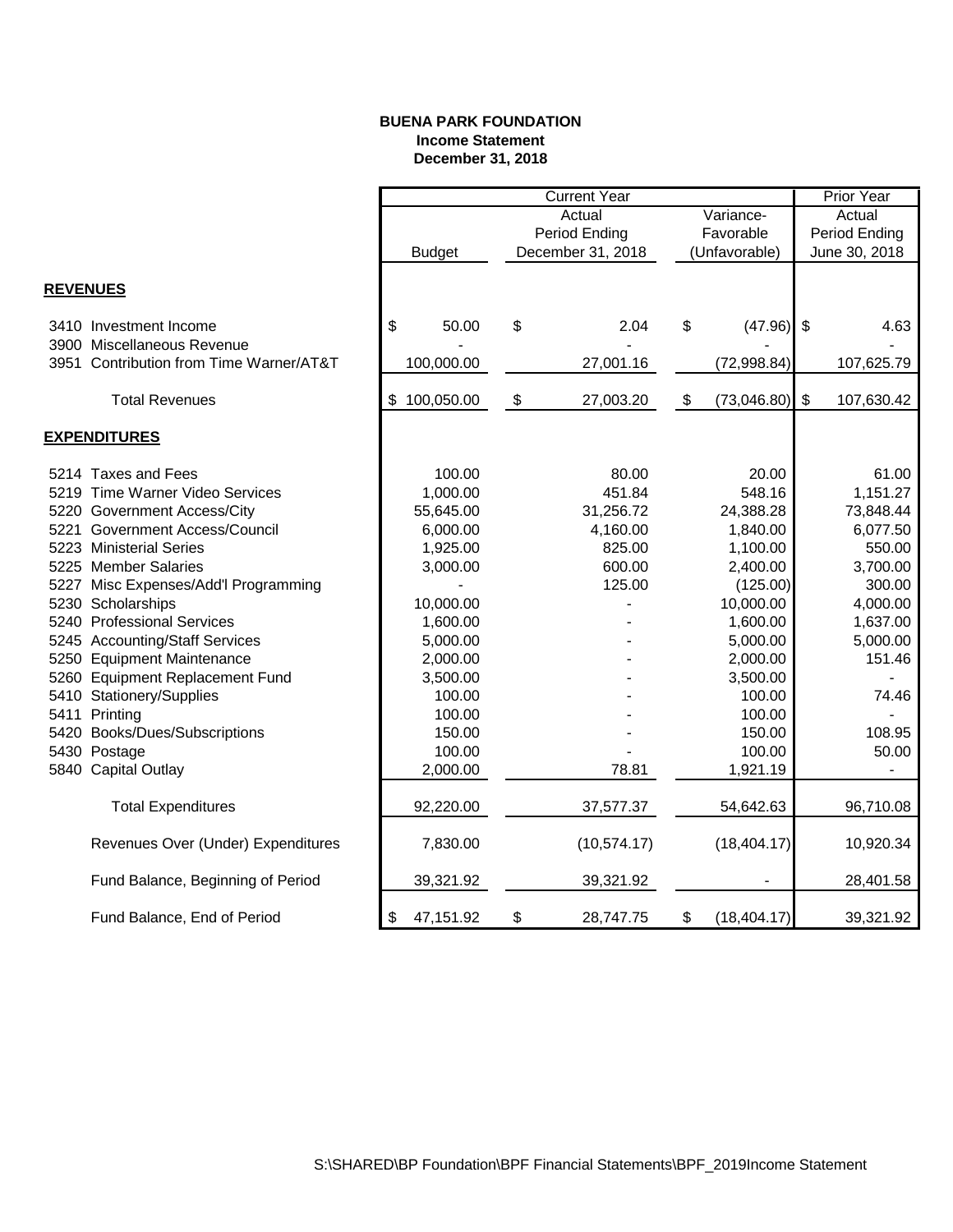| <b>CITY OF BUENA PARK FOUNDATION</b> |                                   |                                                                                                                                                                                      |                                          |         |           |  |
|--------------------------------------|-----------------------------------|--------------------------------------------------------------------------------------------------------------------------------------------------------------------------------------|------------------------------------------|---------|-----------|--|
| <b>CHECK REGISTER</b>                |                                   |                                                                                                                                                                                      |                                          |         |           |  |
|                                      |                                   | For FY 2018-19                                                                                                                                                                       |                                          |         |           |  |
|                                      |                                   |                                                                                                                                                                                      |                                          |         |           |  |
| Date                                 | Vendor                            | <b>Description</b>                                                                                                                                                                   | Invoice #                                | Check # | Amount    |  |
| 09/05/18                             | Spectrum Business                 | 8448400240026530 September-2018                                                                                                                                                      | 26539081918                              | 7111    | 90.38     |  |
| 09/12/18                             | <b>Mark Cloud</b>                 | BP City Council 8/14/18, 3Hrs., BP City Council 8/28/18 5Hrs., Planning<br>9884<br>Commission 8/22/18 2Hrs., BP Library Video Sept - 2018, Crime Watch 9/28/18                       |                                          | 7112    | 2,200.00  |  |
| 09/12/18                             | Karl Kessinger                    | What's New in Two Ep.1,2 & 3 8/29/18                                                                                                                                                 | 106                                      | 7113    | 300.00    |  |
| 09/12/18                             | Vista Media Services              | Study Session 07/24/18, 08/14/18, 08/29/18, WNIT 08/29/18, 9/19/18, Mayor's<br>583-18. 584-18, 588-18,<br>7114<br>Show V. Vaughn 8/24/18, Leightronix System/Installation<br>589-18  |                                          |         | 3,078.81  |  |
| 09/19/18                             | James Bass                        | BPCF Meeting Sept. 11, 2018                                                                                                                                                          | Sep-18                                   | 7115    | 100.00    |  |
| 09/19/18                             | Art Brown                         | BPCF Meeting Sept. 11, 2018                                                                                                                                                          | Sep-18                                   | 7116    | 100.00    |  |
| 09/19/18                             | Don Harbert                       | BPCF Meeting Sept. 11, 2018                                                                                                                                                          | Sep-18                                   | 7117    | 100.00    |  |
| 09/19/18                             | <b>Baron Night</b>                | BPCF Meeting Sept. 11, 2018                                                                                                                                                          | Sep-18                                   | 7118    | 100.00    |  |
| 09/19/18                             | Virginia Vaughn                   | BPCF Meeting Sept. 11, 2018                                                                                                                                                          | Sep-18                                   | 7119    | 100.00    |  |
| 09/19/18                             | <b>Fred Smith</b>                 | BPCF Meeting Sept. 11, 2018                                                                                                                                                          | Sep-18                                   | 7120    | 100.00    |  |
| 9/27/2018                            | City of Buena Park                | Buena Park Goes to College Ad                                                                                                                                                        | Sept-2018                                | 7121    | 125.00    |  |
| 9/27/2018                            | Spectrum Business                 | 8448400240026539 Sept-18                                                                                                                                                             | 0026539091918                            | 7122    | 90.38     |  |
| 10/4/2018                            | Cathy Baek                        | Mayor's Show Virginia Vaughn                                                                                                                                                         | Aug. 24, 2018                            | 7123    | 200.00    |  |
| 10/4/2018                            | Jane Cameron                      | October Crime Watch                                                                                                                                                                  | B1819-0924                               | 7124    | 200.00    |  |
| 10/4/2018                            | <b>Gretchen Morales</b>           | Marketing Assistant/BP TV Ch. 3                                                                                                                                                      | 073118, 083118, 093018                   | 7125    | 783.36    |  |
| 10/12/2018                           | Franchise Tax Board               | 2017-18 Filing Fee for Form 199 (State Taxes, no Federal)<br>October-2018                                                                                                            |                                          | 7126    | 10.00     |  |
|                                      | 10/12/2018   Reg. of Char. Trusts | 2017-18 Registration Renewal Fee (Filing Fee)                                                                                                                                        | October-2018                             | 7127    | 50.00     |  |
|                                      | 10/17/2018   Mark Cloud           | BP City Council Mtg. 9/11/18, 4 Hrs., & 9/25/18, 3 Hrs., Planning Commission 9/12/18,<br>3 Hrs., & 9/26/18, 3 Hrs., Crime Watch October 2018, 1st Congregational Church 130<br>years | 9885, 9887                               | 7128    | 1,695.00  |  |
| 10/23/2018                           | Cathy Baek                        | BP Today Fall-2018, 10/08/18, What's New in Two 10/17/18,<br>What's New in Two 10/23/18                                                                                              | 10/18/18                                 | 7129    | 400.00    |  |
| 10/23/2018                           | Vista Media Services              | Study Session 9/25/18 & 10/09/18, WNIT 10/03/18, Silverado Days Promo<br>Voting Dist. & Voter Registration                                                                           | 590-18, 591-18, 592-18<br>593-18         | 7130    | 2,030.00  |  |
| 10/26/2018                           | Jane Cameron                      | November-18 Crime Watch                                                                                                                                                              | B1819-1018                               | 7131    | 200.00    |  |
|                                      | 10/26/2018   Mark Cloud           | Crime Watch November 2018, Candidates Forum 2018, City Council 3 Hrs., 10/09/18,<br>City Council 3 Hrs., 10/23/18, Planning Commission Video 2 Hrs.                                  | 9890, 9892                               | 7132    | 2,120.00  |  |
| 10/29/2018                           | Spectrum Business                 | 8448400240026539 Nov-2018                                                                                                                                                            | 00265369101918                           | 7133    | 90.34     |  |
| 11/5/2018                            | Vista Media Services              | Candidate Forum 10/17/18, Study Session 10/23/18, WNIT 10/17/25,<br>WNIT 10/25/18, Silverado Days Promo                                                                              | 594-18, 595-18, 596-18                   | 7134    | 2,140.00  |  |
|                                      | 11/21/2018   Aidin Eslami         | Live Video 6/12/18, 6/26/18, 7/10/18, 7/24/18, 8/14/18, 8/28/18, 9/11/18, 9/25/18,<br>10/09/18, 10/16/18, 10/23/18                                                                   | 3                                        | 7135    | 1,080.00  |  |
|                                      | 11/21/2018   Karl Kessinger       | What's New in Two 10/03/18, 10/26/18, 11/07/18, 11/14/18 Ep. 1 & 2                                                                                                                   | 107                                      | 7136    | 500.00    |  |
| 11/26/2018                           | Vista Media Services              | WNIT 11/7, 11/15, 11/21, Bye Bye Birdie, Candycaneland, Christmas Tree<br>Light Promo                                                                                                | 597-18, 598-18                           | 7137    | 2,450.00  |  |
|                                      | 12/5/2018   Spectrum Business     | 8448400240026539 DEC-18 Billing                                                                                                                                                      | 0026539111918                            | 7138    | 90.36     |  |
|                                      | 12/5/2018   Vista Media Services  | Mayor's Prayor Breakfast 11/15/18                                                                                                                                                    | 599-18                                   | 7139    | 900.00    |  |
|                                      | 12/12/2018   Mark Cloud           | City Council 11/13/18, City Council 11/27/18, Plan Commission 11/14/18,<br>Plan Commission 11/28/18, St. Joseph Church Service, Crime Watch 18-19<br>Mayor's Prayer (2nd Camera)     | 9892                                     | 7140    | 1,975.00  |  |
| 12/12/2018                           | <b>Gretchen Morales</b>           | Marketing Assist BP TV Oct-18, Nov-18, Dec-18                                                                                                                                        | 103118, 113018, 123118                   | 7141    | 783.36    |  |
| 12/12/2018                           | Vista Media Services              | Holiday Decoration Award, What's New in Two, BP Today Winter 2019,<br>Christmas Tree Lighting, Giving BP for the Holiday                                                             | 601-18, 602-18, 603-18<br>604-18, 605-18 | 7042    | 4,750.00  |  |
|                                      | 12/12/2018   Karl Kessinger       | What's New in Two Ep.1, 2 & 3                                                                                                                                                        | 108                                      | 7143    | 300.00    |  |
|                                      |                                   |                                                                                                                                                                                      | Sept - Dec 2018 Total                    |         | 29,231.99 |  |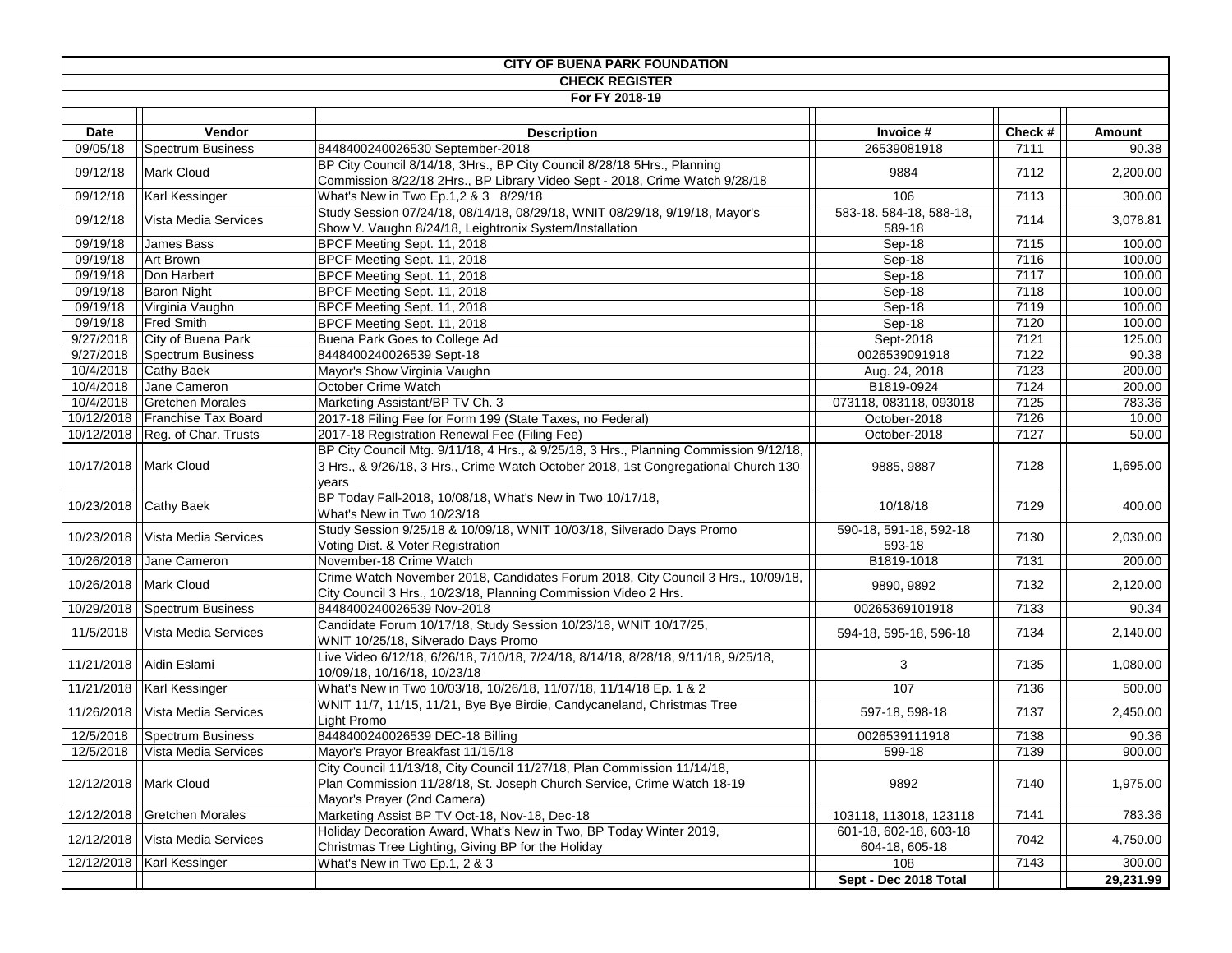

Thank You

*from* **"Buena Park Goes to College"**

Dear Buena Park Cable Foundation,

Thank you for supporting Buena Park Goes to College (BPGTC) by placing an ad in the program booklet. This event was the  $6<sup>th</sup>$  year of remarkable success, with more than 150 people in attendance. Including those who have attended in previous years, we have reached approximately 1,400 people—students and parents—who now know how to navigate through the college system, apply for financial aid, and choose a life with increased opportunities. This is "economic development" at the grass roots level.

This year the audience heard a presentation by sister/brother team Hilda Vazquez-Diaz and Dr. Alex Vazquez, who came to Buena Park from Guadalajara, Mexico, as young children not speaking any English. They attended Gilbert Elementary School, Buena Park Junior High School, and Buena Park High School. They went to different universities—Hilda to UC San Diego and Alex pursued his medical degree at USC. They both have hearts for kids. Hilda is now principal at Brookhurst Junior High School in the Anaheim High School District. Alex is an Obstetrician/Gynecologist and says he loves to deliver babies and be a part of that joyful family event.

As in every year of this event, Congressman Ed Royce attended and spoke briefly to lend his support for college attendance and informed college decision-making. We also heard Buena Park High School Head Counselor Maggie Gallego present information on "The College System"—which clearly differentiated the benefits of community college, the Cal State University system and the University of California system. Jeff Levy from the National Association for College Admission Counseling told the latest information about financial aid for college attendance. He had great personal and practical examples and advice.

In closing, I thank the Foundation for its strong commitment to the young people of Buena Park and its desire for them to have futures full of positive prospects.

Sincerely,

Ieth

Elizabeth Swift, Ed. D. Buena Park City Council Member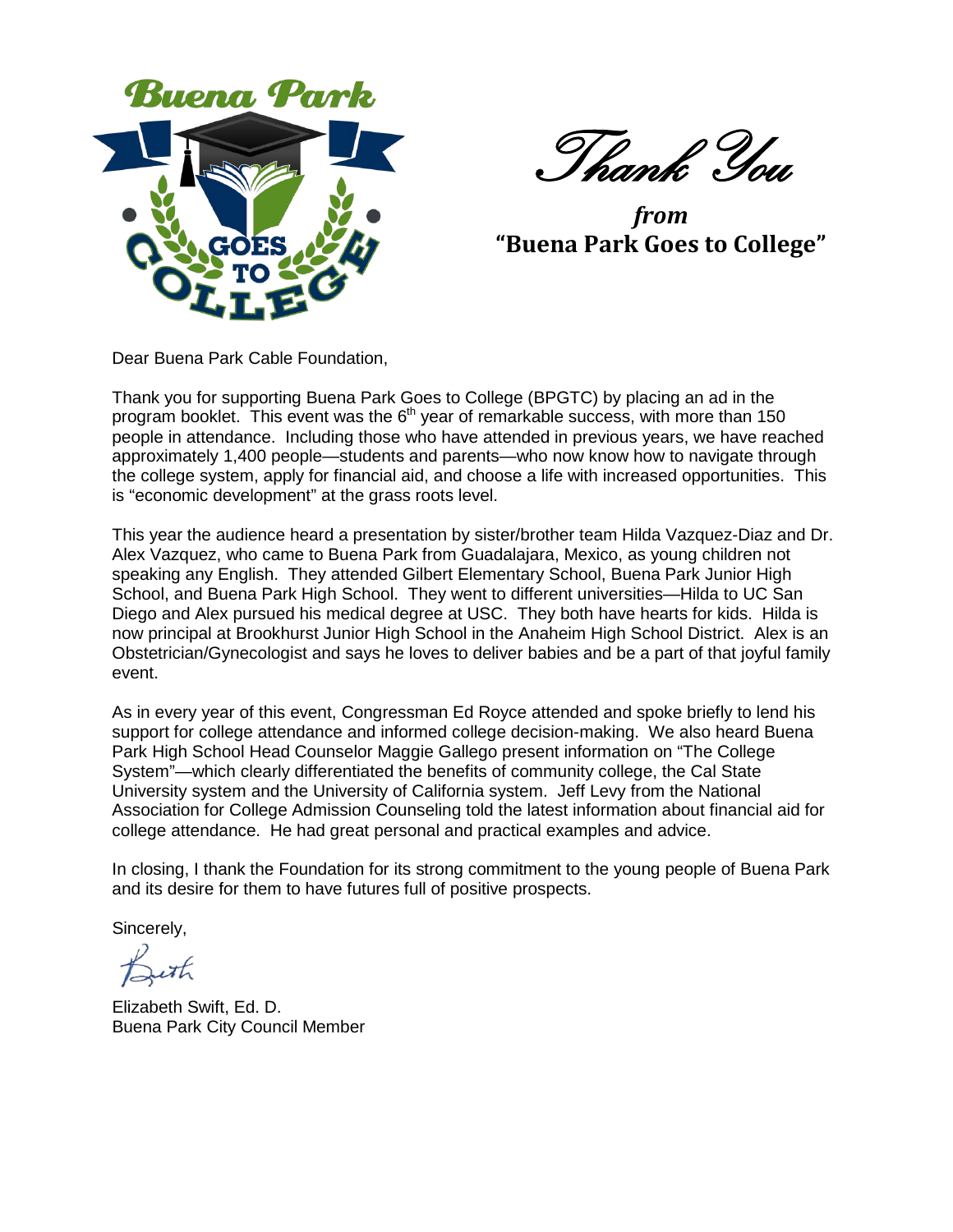# **BUENA PARK CABLE FOUNDATION 2019 DIRECTORS' MEETING SCHEDULE**

| <b>Meeting Time:</b>   | 2:30 PM                                                                          |
|------------------------|----------------------------------------------------------------------------------|
| <b>January 8, 2019</b> | <b>Election of Officers</b><br>Scholarship preparation (Sub-Committee Selection) |
| February 12, 2019      | <b>Midyear Budget Review</b>                                                     |
| March 2019             | <b>DARK</b>                                                                      |
| April 9, 2019          | <b>Budget Preparation (Sub-Committee Selection)</b>                              |
| May 14, 2019           | <b>Budget Presentation</b><br><b>Award of Scholarships</b>                       |
| June 11, 2019          | 2018-19 Budget Adoption                                                          |
| <b>July 2019</b>       | <b>DARK</b>                                                                      |
| August 2019            | <b>DARK</b>                                                                      |
| September 10, 2019     | General Review Scholarship Program                                               |
| October 2019           | <b>DARK</b>                                                                      |
| November 2019          | <b>DARK</b>                                                                      |
| December 2019          | <b>DARK</b>                                                                      |